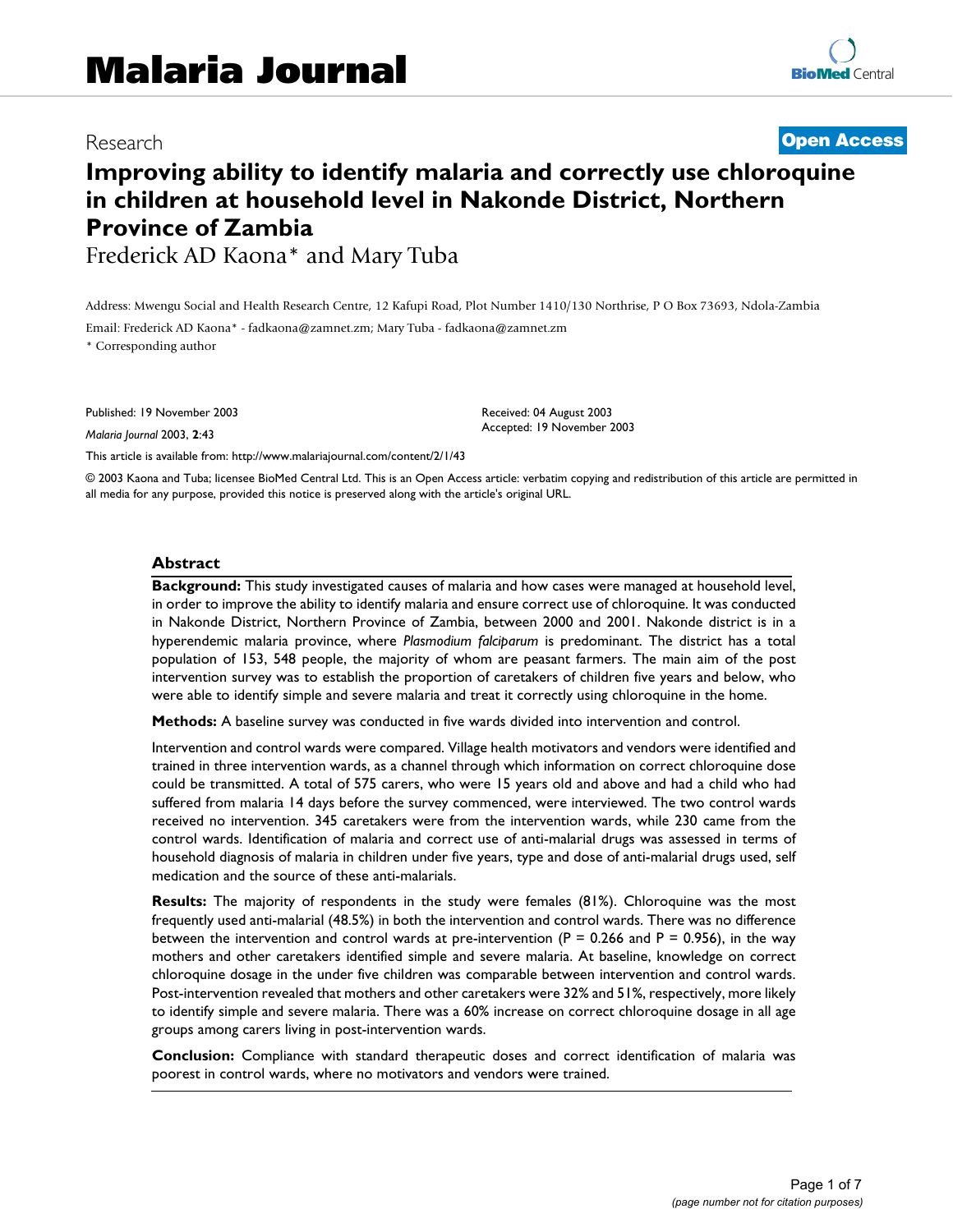# **Background**

Malaria is a major cause of morbidity and mortality among under-five children in most countries in Africa [1]. However, the various strategies that have been established by national malaria control programmes do not seem to have produced any successful results to reduce morbidity and mortality in the under-fives, particularly in sub-Saharan Africa [2]. Although currently over-advocated, insecticide-treated bed nets, have been effective in places like The Gambia [3], they do not seem to reduce the incidence and mortality rates due to malaria in countries such as Zambia. Factors such as acceptability, cultural values and costs appear to affect universal use of nets [4]. Lack of knowledge on correct usage of drugs reduces further the number of children that could be saved, especially in rural communities of tropical Africa [5]. Malaria vaccines, although receiving much attention, still have a long way to go before being available.

It has been shown by many studies [6], that treatment with anti-malarial drugs was the major way of reducing morbidity and mortality due to malaria in endemic countries. In Zambia, as in most other countries in the subregion where medication is provided through the established health institutions, there has been little success in reducing both infant and child mortality. The reasons for this vary, but the most common one is that *Plasmodium falciparum* develops very quickly in children which makes it difficult for caregivers to acquire treatment fast enough to counteract the parasites [7,8].

Although malaria transmission varies according to zones in Zambia, it is holoendemic in the Northern Province, the area where this study was conducted. Between 1984 and 1987, a primary healthcare project was conducted in Nakonde district, with a view to increasing quick identification of malaria and correctly treating it within the community. However, by 1998, it was established, that malaria treatment in most rural Zambia was carried out in households rather than at community level [1].

The anti-malarials were obtained from different sources, including drug sellers, pharmacies, health facilities, community based distributors and private practitioners. The official malaria control programme accounted for 25– 30% of chloroquine distribution in Zambia. A study in rural Zimbabwe found that despite the availability of free health services, over-the-counter purchase of drugs without a prescription was highly prevalent [9]. The programme was reinforced by training Community Health Workers (CHWs) who did not receive any payments for the work they did. They were, however, given drug kits by government. Being a community-based project, it was well received and accepted by the Nakonde people. The major limitation of this programme was that there was a

reduction in the number of CHWs after only two years of the project success. Secondly, due to conservatism of our rural communities, most of the cadres were men who were located about 10 kilometers radius of their villages. An assessment of the programme later revealed that the main users of the facility were those living very close to the CHWs. Not many villagers had received information on prevention of the disease and correct use of chloroquine, which was a drug of choice at the time, especially for the children who were five years and below.

The baseline results had shown various places where antimalarial drugs could be obtained [10]. Further, results from the Nakonde study revealed that in Zambia, antimalarial drugs were distributed through a variety of channels in both the private and the public sector. Long distances to official sources of anti-malarial supplies were identified as the root causes that led people to seek unofficial sources, which sometimes sold single tablets instead of a complete course of treatment. In addition, results showed that people were resorting to self-medication for malaria, which caused delays in seeking specialized treatment, especially when treatment failed. Measures to restrict illicit sale of anti-malarial drugs have been unsuccessful. The study also noted that all anti-malarial drugs had no cautioning and instructions in the local language [11]. Raynal had stressed the importance of training rural store-keepers to enable them to advise their clients on the appropriate use of anti-malarial drugs [9]. The Nakonde study focused on training anti-malarial drug sellers and Village Health Motivators (VHMs).

The study explored the impact of an intervention on people's ability to:

### (1) Recognize malaria

(2) Administer the standard treatment for malaria in line with the current National Malaria Treatment Guide (NMTG).

After a careful review and long discussions with policy makers and community leaders, a new system was proposed, designed to overcome the problems of drug shortages and meet the needs of villages health workers.

The new method was based upon selection and training of VHMs, to teach caregivers of children five years and below, how to recognize malaria and treat it correctly with chloroquine purchased from vendors using the NMTG. They were further trained to refer children to health facilities as soon as dangerous signs were identified. In order to assess the effectiveness of the method, an intervention project was set-up with funds from Applied Research in Child Health (ARCH), to determine the impact of the cor-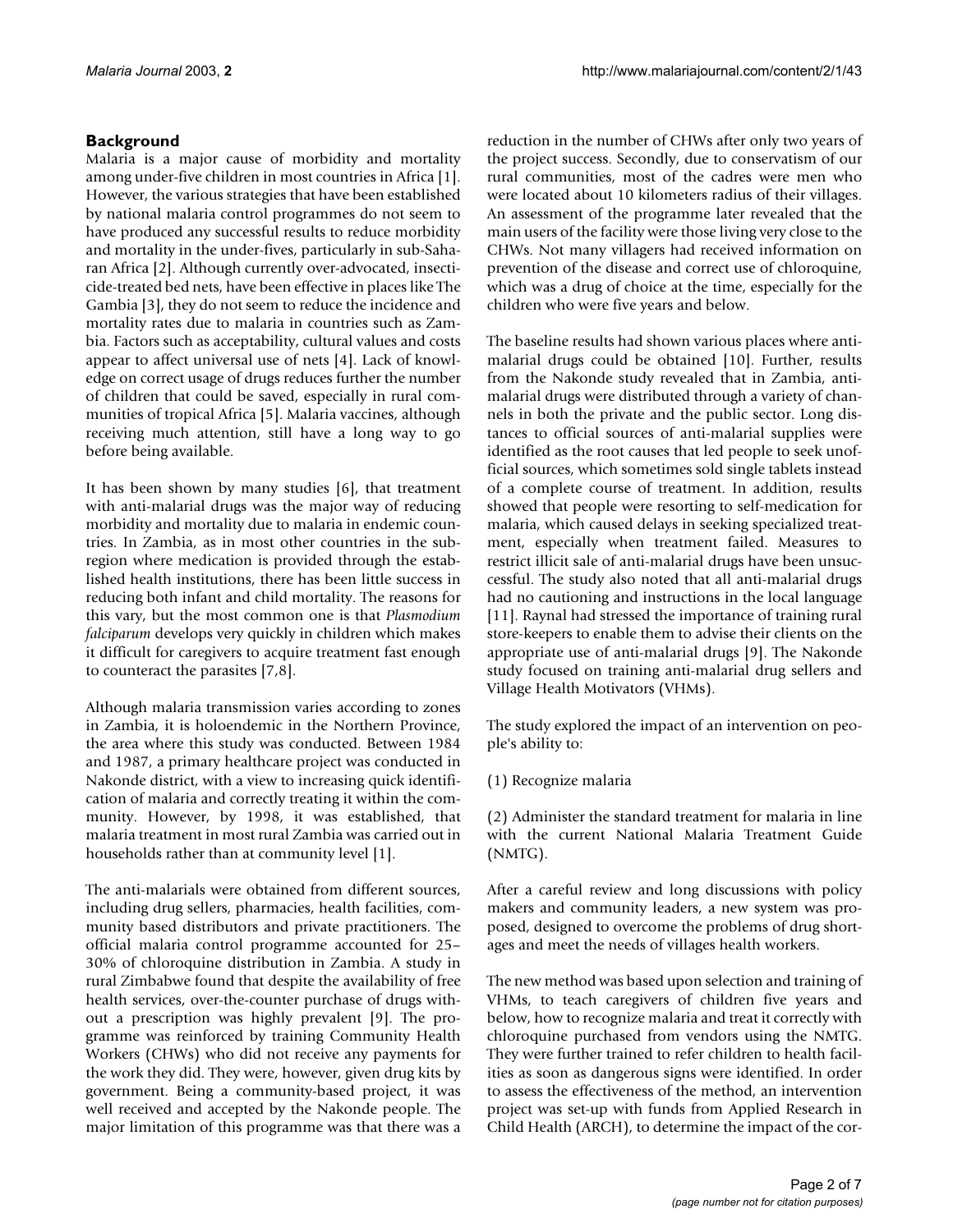rect dosage of chloroquine at home on children under five years and below, as compared to the current methods where treatment was community- or health facility-based. This paper provides a report of results derived from the intervention.

# **Methods**

This study was conducted in Nakonde District in the Northern Province of Zambia between 2000 and 2001. The district lies over 1, 200 meters above sea level and is in a high malaria transmission area. Malaria due to *P. falciparum* is hyperendemic, with main transmission during the rainy season, which begins in November and ends around April. Most of the malaria cases occur during this time of the year. In this district, chloroquine resistance was reported by TDRC around 1994, though it has remained the recommended drug in the district.

The Nakonde district had a population of 153, 54812, of which 20% were below the age of five years. It had seven rural health centers; though more than 60% of the population was found outside the government recommended 12-kilometre radius of the rural health center. The District Health Management Board (DHMB) was running the health services in the district.

### *Baseline*

Before implementing an intervention, a cross-sectional baseline survey was conducted with 575 carers of children five years and below, who had suffered from malaria 14 days prior to the interview. To select a village for participation in the study, simple random sampling was applied. Five villages were selected from each of the five wards. In total, the intervention wards had 15 villages, while 10 were in the control. Within each village, 23 mothers or Carers were identified and interviewed. Questionnaires to assess knowledge on identification of simple and severe malaria, correct dosage of chloroquine in the under five years children and information networks and materials on malaria were administered on carers who were 15 years old and above.

### *Intervention*

### *Selection of intervention wards*

Five wards out of 17 were selected to participate in the study. Three of the five wards in the study area were selected as intervention wards, while the other two were selected as control wards. Villages in each of the selected wards were classified as "Health Centre Villages" (with a health centre or within a 12-km radius of a health centre) or as 'Non-Health Centre Villages". Most villages, even non-health centre villages were expected to have an antimalarial drug seller in the village or within a 5-km radius of one. All villages in each ward were listed and a number assigned to them. To select a village for participation in the study, simple random sampling was applied. Five villages were selected from each ward. In total, the intervention wards had 15 villages, while 10 were in the control. Within each village, 23 mothers or carers, with children aged five years and below, were identified and interviewed. Any household with a child less than five years old and having had fever in the past two weeks was eligible for an interview. In polygamous households, all mothers with eligible children were interviewed, because any mother with children would have felt slighted if left out. During the main analysis, only one respondent from each multi-respondent household was randomly selected for the sample.

# *Selection and Functions of VHMs*

A total of 27 VHMs from each intervention village attended a seven-day course, which focused on general knowledge of malaria: cause, prevention, treatment using NMTG and referral of severe cases to health centres. The VHMs were provided with a VHM manual for reference, in case they forgot some basic facts. They made house-tohouse visits once a week, informing mothers and other caretakers about both correct administration of chloroquine and identification of malaria in under-five children. VHMs encouraged mothers to obtain treatment guides each time they bought chloroquine from a vendor. Any child suffering from suspected malaria was immediately referred to the rural health centre. They took records of children who complained of fever and recorded any deaths that occurred in each household within their villages.

### *Description of the intervention*

Three wards consisted of rural health centres and the semi-urban Nakonde Zonal Health Centre. The intervention wards had 15 villages, some of which were very close to the health facilities. However, there were three villages, which were between 20 and 50 kilometres away from the health centre. The types of health facilities varied in size and staff capacity. The largest was Nakonde, which served over 20% of the district's total population. There were 325 respondents. Both male and female aged 15 years and above participated in the study. These intervention villages had anti-malarial drug vendors and VHMs.

Similarly, a sample of 10 villages was drawn from two control wards. Households were selected for interviews. The control wards had neither vendors nor village health motivators. Most of the villages were situated within the 12-km radius of the rural health centre. There were 250 respondents, who participated in the study from these wards.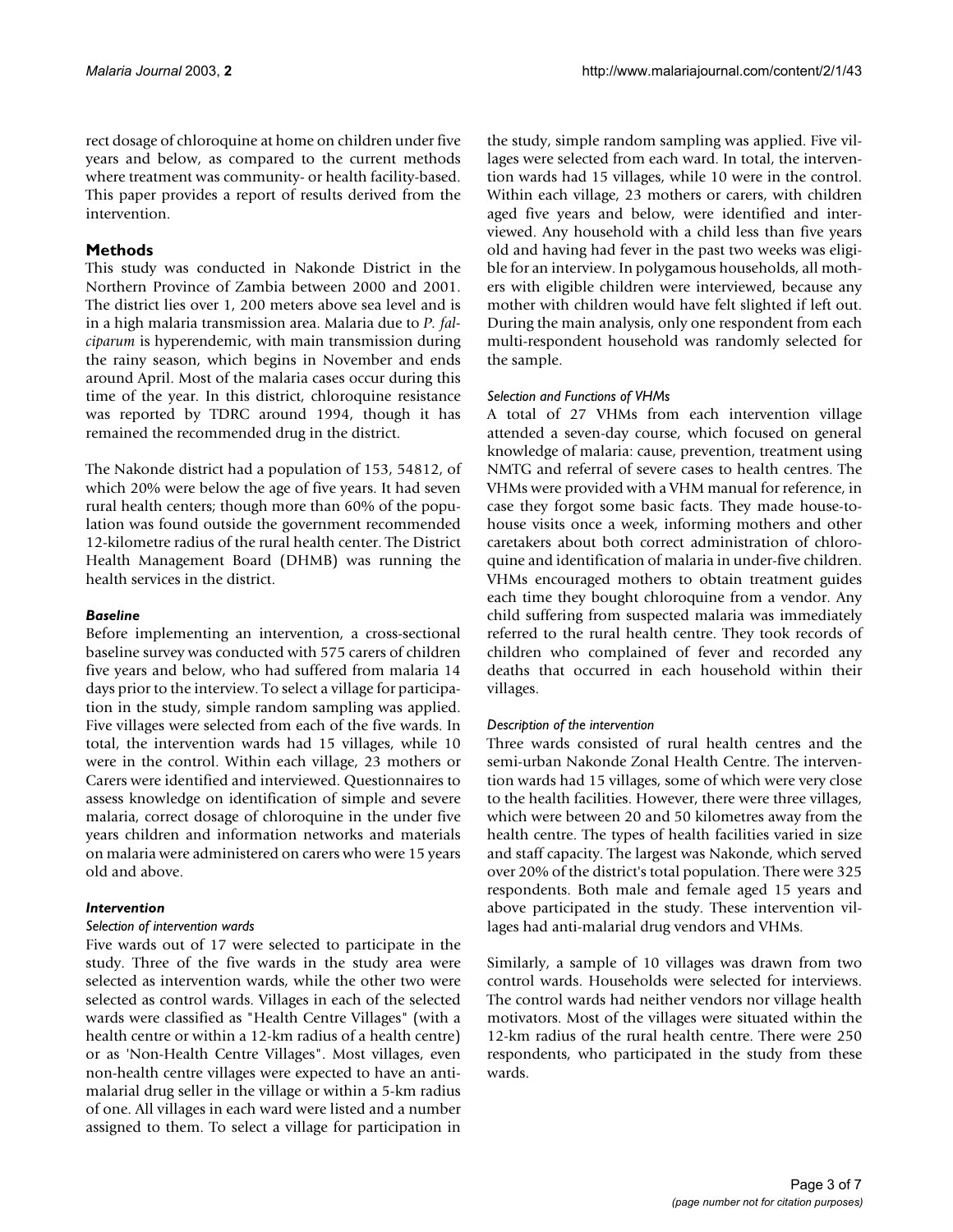| Characteristic<br>Age group (Years) | Pre-Intervention <sup>1</sup> |                       | Post-Intervention |                            |                       |         |
|-------------------------------------|-------------------------------|-----------------------|-------------------|----------------------------|-----------------------|---------|
|                                     | Intervention Group<br>N(%)    | Control Group<br>N(%) | p value           | Intervention Group<br>N(%) | Control Group<br>N(%) | p value |
| $15 - 19$                           | 18(5.3)                       | 10(4.5)               | 0.952             | 32 (9.3)                   | 22(9.6)               | 0.405   |
| $20 - 24$                           | 73 (21.7)                     | 50(22.7)              |                   | 107(31.0)                  | 64 (27.8)             |         |
| $25 - 29$                           | 103(30.6)                     | 59 (26.8)             |                   | 73 (21.2)                  | 65(28.3)              |         |
| $30 - 34$                           | 57 (16.9)                     | 40 (18.2)             |                   | 66 (19.1)                  | 36 (15.7)             |         |
| $35 - 39$                           | 41(12.2)                      | 27(12.3)              |                   | 34(9.9)                    | 23(10.0)              |         |
| $40 - 44$                           | 19(5.6)                       | 16(7.3)               |                   | 21(6.1)                    | 9(3.9)                |         |
| $45+$                               | 26(7.7)                       | 18(8.2)               |                   | 12(3.5)                    | 11(4.8)               |         |

<span id="page-3-0"></span>

|  |  |  |  | Table 1: Demographic characteristics of caretakers who participated in the study |
|--|--|--|--|----------------------------------------------------------------------------------|
|--|--|--|--|----------------------------------------------------------------------------------|

#### *Supervisory visits*

The District Health Management Board in Nakonde assigned two environmental health technicians to check on the operations of the VHMs. They were also responsible for distributing dose guides to vendors in case the stocks ran out. These regular supervisory visits by district health personnel were for their routine operations.

The investigators conducted regular monitoring visits at least once every month. Meetings with village health motivators, anti-malarial drug vendors who were distributors of dose guides and some carers of malaria patients in the community and the environmental health technicians were held to get feed back.

### **Results**

#### *Demographic characteristics of caretakers*

A total of 345 caretakers in the intervention group and 230 caretakers in the control group, were recruited. The sample size for the intervention group and control group was held constant at post-intervention assessment.

In both the baseline and post intervention surveys, the majority of caregivers were females: 74.8% in intervention group and 71.7% in control group at baseline, and 84.1% in intervention group and 77.8% in control group in postintervention phase. The age distributions between the intervention and control groups were similar at baseline and post-intervention phase (Table [1\)](#page-3-0).

#### *Identification of malaria and knowledge of correct treatment*

Analyses of knowledge on the identification of simple and severe malaria were strikingly similar in both the intervention and control groups at baseline (pre-intervention). Comparing the knowledge on correct dosage using chloroquine in all age groups, no differences were observed (Table 2).

Table 3 summarises the results on the effects of the intervention regarding knowledge for the identification of simple and severe malaria and correct dosage of chloroquine in the post-intervention and control groups. **C**aretakers in the intervention arm were 1.32 times more likely to identify simple and 1.51 times more likely to identify severe malaria compared with their counterparts in the control arm. Rates on correct malaria treatment knowledge using chloroquine strongly differed in the post-intervention and control areas. The intervention group was 60% more

| Table 2: Knowledge Levels of correct CQ dosage and correct identification of malaria in the intervention and control groups at baseline |  |  |
|-----------------------------------------------------------------------------------------------------------------------------------------|--|--|
|                                                                                                                                         |  |  |
|                                                                                                                                         |  |  |

|                                             | Intervention group | Control group |         |
|---------------------------------------------|--------------------|---------------|---------|
|                                             | Total = $345$      | Total = $230$ |         |
|                                             | N(%)               | N(%)          | P value |
| Correct knowledge on CQ dosage in age group |                    |               |         |
| Less than 6 months                          | 58 (16.8)          | 36 (15.7)     | 0.712   |
| 6-11 months                                 | 25(7.2)            | 16(7.0)       | 0.895   |
| $I-3$ years                                 | 80(23.2)           | 46 (20.0)     | 0.365   |
| $4-5$ years                                 | 64 (18.6)          | 40 (17.4)     | 0.723   |
| Correct identification of malaria           |                    |               |         |
| Simple                                      | 146 (42.6)         | 86 (37.9)     | 0.266   |
| Severe                                      | 102(29.7)          | 68 (30.0)     | 0.956   |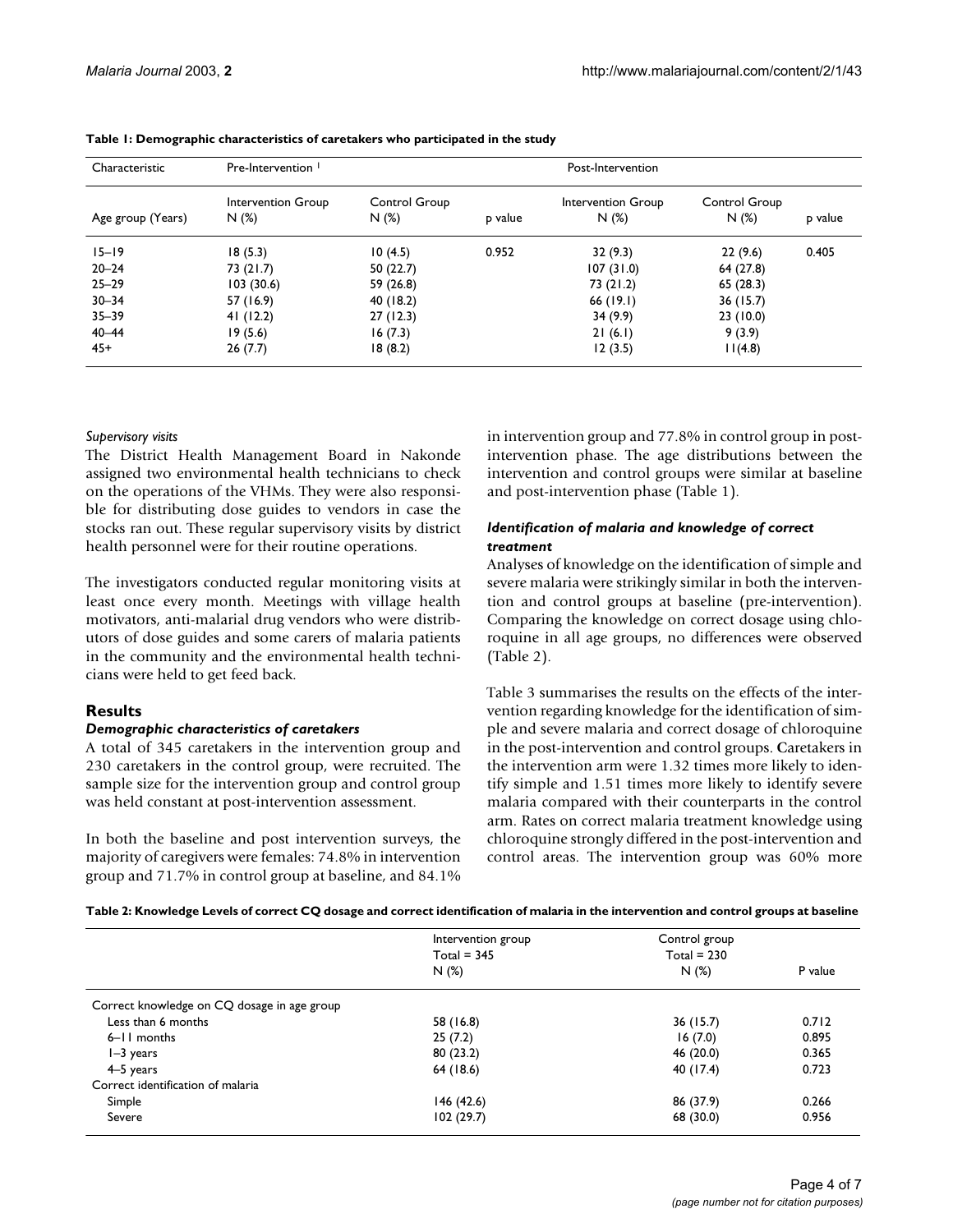|                           | <b>Correct Knowledge</b> | Incorrect Knowledge |           |                          |
|---------------------------|--------------------------|---------------------|-----------|--------------------------|
| Age Group (Years)         | $N = (%)$                | N(%)                | Total (%) | RR <sup>1</sup> (95% CI) |
| Less than 6 months        |                          |                     |           |                          |
| Intervention              | 207 (60.0)               | 138 (40.0)          | 345 (100) | 4.60(3.26, 6.49)         |
| Control                   | 30(13.0)                 | 200 (87.0)          | 230 (100) |                          |
| 6-11 months               |                          |                     |           |                          |
| Intervention              | 173(50.1)                | 172 (49.9)          | 345 (100) | 5.49 (3.60, 8.37)        |
| Control                   | 21(9.1)                  | 209 (90.9)          | 230 (100) |                          |
| $I-3$ years               |                          |                     |           |                          |
| Intervention              | 203 (58.8)               | 142(41.2)           | 345 (100) | 3.98 (2.88, 5.50)        |
| Control                   | 34 (14.8)                | 196 (85.2)          | 230 (100) |                          |
| $4-5$ years               |                          |                     |           |                          |
| Intervention              | 156 (45.2)               | 189(54.8)           | 345 (100) | 5.47 (3.50, 8.55)        |
| Control                   | 19(8.3)                  | 211(91.7)           | 230 (100) |                          |
| Identification of malaria |                          |                     |           |                          |
| Simple malaria            |                          |                     |           |                          |
| Intervention              | 220 (63.8)               | 125(36.2)           | 345 (100) | $1.32$ (1.13, 1.54)      |
| Control                   | 111(48.3)                | 119(51.7)           | 230 (100) |                          |
| Severe malaria            |                          |                     |           |                          |
| Intervention              | 149(43.2)                | 196 (56.8)          | 345 (100) | 1.51(1.19, 1.91)         |
| Control                   | 66 (28.7)                | 164(71.3)           | 230 (100) |                          |

| Table 3: Knowledge Level of correct CQ dosage and identification of malaria after the intervention |  |  |  |
|----------------------------------------------------------------------------------------------------|--|--|--|
|----------------------------------------------------------------------------------------------------|--|--|--|

likely to give the correct chloroquine dosage to their under-five children, than those in the control group.

### **Discussion**

The results of this study have shown that it is possible to increase both knowledge on identification of malaria and correct use of anti-malarial drugs in the treatment of children five years and below in rural communities where the majority of the people are illiterate. It has further been demonstrated that malaria is a common illness and a major cause of death in children five years of age and below. Mothers and other caregivers can ably and correctly give their children a correct dose of chloroquine or any other anti-malarial drug if they are appropriately taught and guided on how to use the drugs at household level. The technique, which the Nakonde study adapted, was based upon impact evaluation principles. After discussion with the community leaders and policy makers, it was agreed that the District should train VHMs selected in the villages by village residents themselves. These were trained to teach caregivers how to recognize symptoms and signs that were common in children five years and below in the district, and treat malaria promptly and appropriately.

#### *Improving knowledge of correct chloroquine dosage*

The results have shown that anti-malarials can be given effectively and correctly to the under-fives by illiterate but well-trained and motivated care-givers at household level

with little or no supervision at all. There was a tendency in all villages for VHMs to be ordinary members of the community who were respected by their own people. Female VHMs were as knowledgeable as their male counterparts. The study has emphasized the concerns about increasing drug resistance because of indiscriminate and incorrect use of anti-malarial drugs such as chloroquine.

The studies that were conducted in Ethiopia and Kenya [12] had examined programmes that were communitybased and intended to control malaria. These have tried to show effects on overall mortality rates and malaria-specific mortality rates. Another study from the West African country, Burkina Faso [13], confirmed that community based programmes for training mothers to make presumptive diagnosis and provide treatment to their underfives were feasible and affordable. The present study did not consider the community affordability of malaria drugs but has indicated that it may be cheaper to provide information to households using the village based health workers. These results were consistent with results from the Gambian study, which revealed that anti-malarial prophylaxis given by the care-givers of the under-fives achieved a higher coverage than what was provided by the health facility.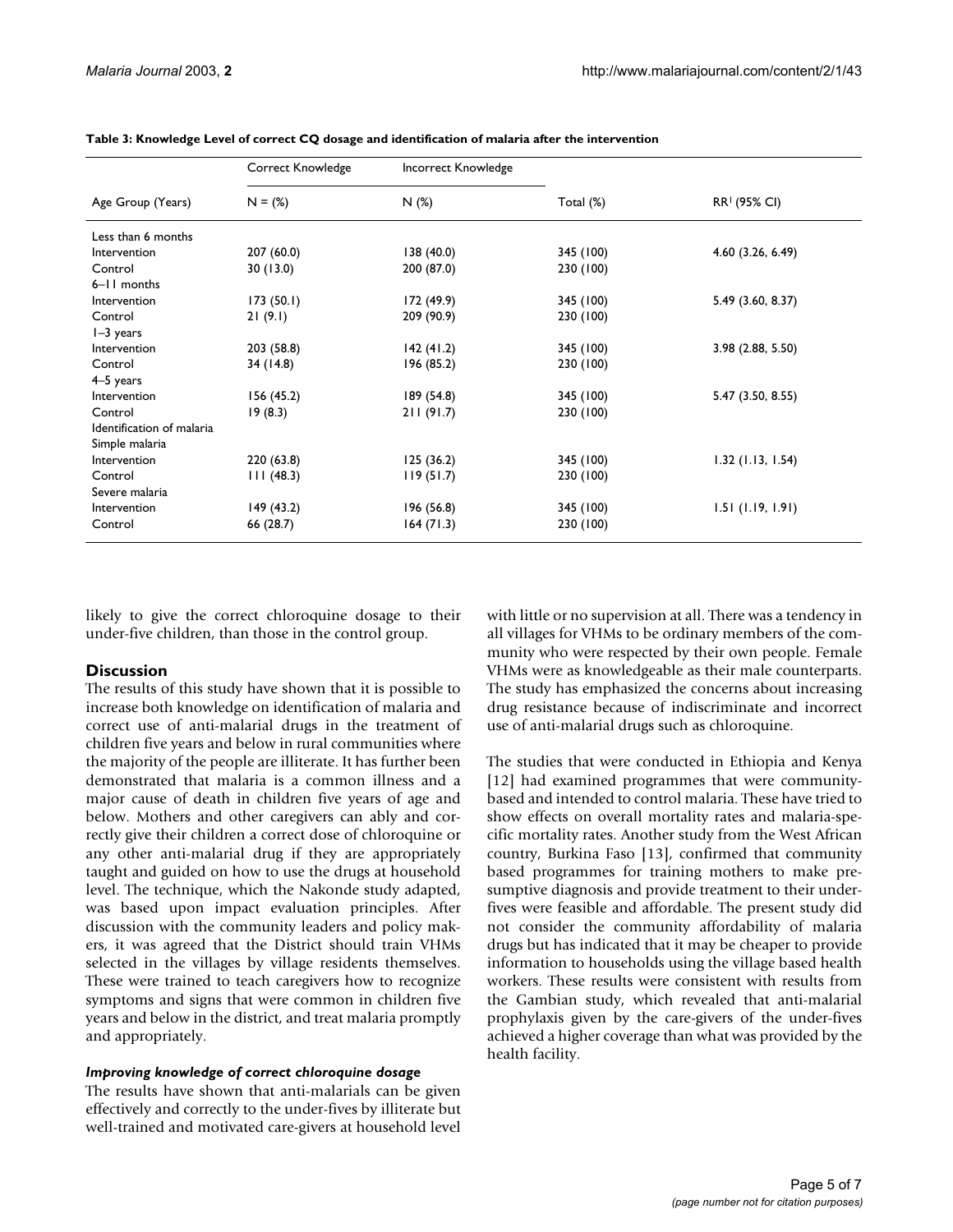### *Increasing knowledge on identification of severe and simple malaria*

Identification of simple and severe malaria included local terminologies such as *impepo* and *inzekema*, respectively. Symptoms of simple malaria were mostly fever (55%) or commonly reported as body hotness in both intervention and control wards. However, *inzekema*, which is called severe malaria in English, included signs and symptoms of fever, vomiting, loss of appetite and diarrhoea (39.8%).

The results from the Nakonde study showed three patterns in health seeking behaviour: the first one was self-diagnosis and treatment; the second was the vendors and village health motivators' consultation; and the last one was the use of rural health centres.

Care-givers of children five years and below suffering from malaria, mentioned a hierarchy of health seeking behaviour.

The most predominant care option was the rural health centre, which was mentioned by over 80% of the care-givers. The interesting finding in this community was that care-givers never expressed stigma against anyone suffering from malaria. 'It is natural, anyone can get sick', they said. The implication of this could be that the communities may not take preventive measures seriously, as they consider the disease natural, hence needing no attention.

Although chloroquine was the only anti-malarial that could be purchased over-the-counter in Nakonde at the time of the survey, care-givers mentioned septrin and Fansidar as common anti-malarials that were available in the community. This was not surprising as the neighbouring countries such as Tanzania and Malawi had changed their drug policy and had adopted SP as drug of choice, which made most Nakonde residents start looking upon chloroquine as an ineffective drug. The other important point to note is that Fansidar and septrin were both prescribed by unqualified personnel, who had no regard for the emergence of drug resistance. A large number of care-givers repeatedly reported that health facilities were inadequate in relation to the treatment of malaria. They cited factors such as lack of drugs, bad attitudes of health care providers and long distances to the rural health centres.

The limitations of VHMs in teaching the communities how to diagnose malaria have been documented by other studies. This study managed to promote household antimalarial use by the training of VHMs.

It is vital to concentrate on what families and communitybased efforts are able to achieve when a properly designed project is implemented and communities are well trained to carry out the tasks. This approach should also be tried in urban communities where there are several anti-malarial supply routes. The use of motivators who claim no payments at the end of their work, has given high impetus to the Nakonde project.

# **Conclusions**

Compliance with standard therapeutic doses and correct identification of malaria was poorest in control wards, where no motivators and vendors were trained. A major conclusion of the Nakonde study is that VHMs should be regarded as critical partners in efforts to promote compliance with a full course of malaria treatment.

### **Authors' contributions**

F.A.D. K was Principal Investigator to the project. He was responsible for the design and implementation of the study, as well as the management of the project throughout the study period. He drafted the manuscript and made all the necessary corrections that were required. MT was responsible of fieldwork during data collection and supervised data entry. She was a co-author of the manuscript. Both authors have read and approved the final manuscript.

# **Acknowledgements**

The authors would like to thank all the interviewers who participated in the study during the baseline and intervention period. We thank all healthcare providers in Nakonde's rural health centres, whose efforts made this study possible. We thank Mr. S. Khondowe for his participation in data collection and entry. Our appreciations go to Dr. Macwan'gi Mubiana and Mr. A. Mazimba for their technical support. We are indebted to our research team who participated during both the baseline and intervention periods. We are indebted to all the mothers and other caretakers of little children for your patience and understanding during the study. Finally, we express our gratitude to Dr. Seter Siziya for helping with data analysis. This study was supported by a grant from ARCH-Boston, USA, through the Central Board of Health, Lusaka-Zambia.

### **References**

- 1. Central Statistical Office [Zambia], Central Board of Health [Zambia], and ORC Macro: *Zambia Demographic Health Survey (2001– 2002). Calverton, Maryland, USA: central Statistical Office, Central Board of Health, and ORC Macro* 2003:155-161.
- 2. Breman G: **The ears of the hippopotamus: manifestations, determinants and estimates of the malaria burden.** *Am J Trop Med Hyg* 2001, **64:**S1-S11.
- 3. D'Alessandro U, Olaleye B, Langerock P, Bennett S, Cham K, Cham B and Greenwood BM: **[The Gambia National Impregnated Bed](http://www.ncbi.nlm.nih.gov/entrez/query.fcgi?cmd=Retrieve&db=PubMed&dopt=Abstract&list_uids=9509168) [Nets Programme: evaluation of effectiveness by means of](http://www.ncbi.nlm.nih.gov/entrez/query.fcgi?cmd=Retrieve&db=PubMed&dopt=Abstract&list_uids=9509168) [case-control studies.](http://www.ncbi.nlm.nih.gov/entrez/query.fcgi?cmd=Retrieve&db=PubMed&dopt=Abstract&list_uids=9509168)** *Trans R Soc Trop Med Hyg* 1997, **91:**638-642.
- 4. Gundersen SG: **[Resistance problems in developing countries –](http://www.ncbi.nlm.nih.gov/entrez/query.fcgi?cmd=Retrieve&db=PubMed&dopt=Abstract&list_uids=1412304) [use and misuse of anti-infective agents.](http://www.ncbi.nlm.nih.gov/entrez/query.fcgi?cmd=Retrieve&db=PubMed&dopt=Abstract&list_uids=1412304)** *Tidsskrift for den Norske Laegeforening* 1992, **112:**2741-6.
- 5. Mwabu G: **[Health care decisions at household level: results of](http://www.ncbi.nlm.nih.gov/entrez/query.fcgi?cmd=Retrieve&db=PubMed&dopt=Abstract&list_uids=10.1016/0277-9536(86)90129-2) [a rural health survey in Kenya](http://www.ncbi.nlm.nih.gov/entrez/query.fcgi?cmd=Retrieve&db=PubMed&dopt=Abstract&list_uids=10.1016/0277-9536(86)90129-2)[.](http://www.ncbi.nlm.nih.gov/entrez/query.fcgi?cmd=Retrieve&db=PubMed&dopt=Abstract&list_uids=3961547)** *Soc Sci Med* 1986, **22:**315-319.
- 6. Bruce-Chwatt LJ, Black RH, Canfield CJ, Clyde DF, Peters W and Wernsdorfer WH: **Chemotherapy of Malaria.** *World Health Organization, Geneva* 21986:160.
- 7. Ruebush TK, Kern MK, Campbell CC and Oloo AJ: **[Self-treatment](http://www.ncbi.nlm.nih.gov/entrez/query.fcgi?cmd=Retrieve&db=PubMed&dopt=Abstract&list_uids=7743595) [of malaria in a rural area of Western Kenya.](http://www.ncbi.nlm.nih.gov/entrez/query.fcgi?cmd=Retrieve&db=PubMed&dopt=Abstract&list_uids=7743595)** *Bull World Health Organ* 1995, **73:**229-236.